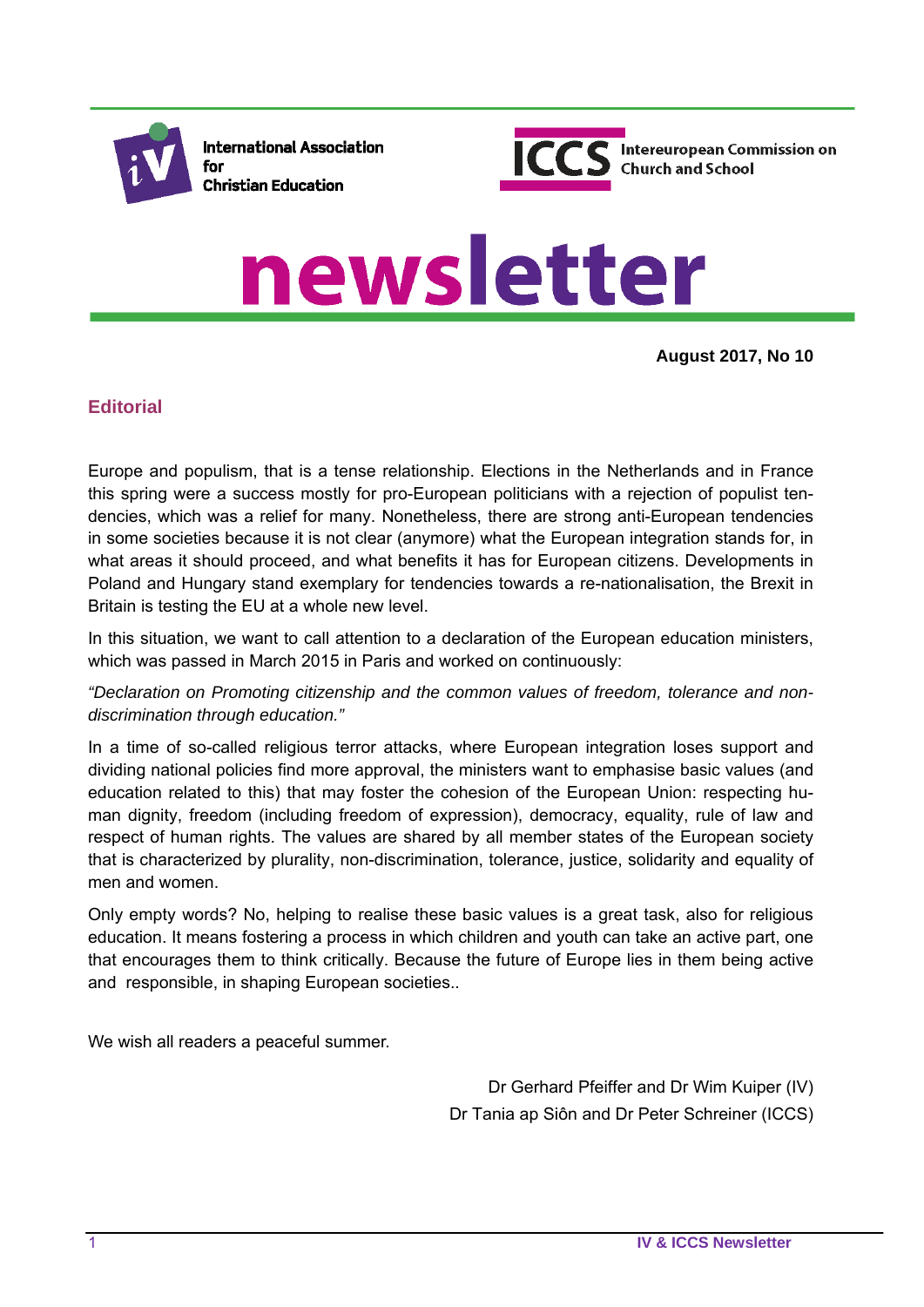# **Information from IV and ICCS**

## **IV: News from the IV Board**

For the first time in a long while it was possible for a representative of the Protestant schools in Hungary to attend the board meeting of the International Association, which took place on 10-11 March in Frankfurt-on-Main . For this task the head of the educational institute of the Evangelical-Lutheran Church in Hungary appointed Judit Hallgató. For 25 years Ms Hallgató has been the head of the notable Protestant school centre in Győr. There she realised many successful international projects and partnerships and on top of that, she speaks excellent German. As a guest of the board Dr.Uta Halllwirth was also present, who as the head of the WAES (see below) was partly responsible for conference in Bratislava in November 2016 (see newsletter No 9). It was decided that the conferences should preferably take place every three years and experts of Catholic schools should be invited as well.

The focus of the board meeting on 14-15 July in Hannover was the preparation for the General Assembly 2017, where important decisions concerning the composition of the board will be made. Furthermore, the board talked about the events of the Reformation anniversary, which the association supported in many ways. A turning point for international cooperation is the transition of the project schools500reformation to a future global network of Protestant schools. The board sees it as the responsibility of IV to represent Protestant European Schools in this context and to coordinate their contributions.

## **IV: General Assembly 2017 "What kind of teachers do Christian schools need?" (Dublin, 1st & 2nd December)**

The next General Assembly of the International Association of Christian Education (IV) will take place on 1-2 December 2017 in Dublin (Ireland). The host is the (Anglican) archdiocese Dublin. The assembly is connected with a learning event about "Commitment and Qualification: What teachers do we need in Christian Schools?". Prof Dr Manfred Pirner (University of Erlangen-Nuremberg) will deliver the keynote. Membership applications from countries not yet represented are expected in the statutory part of the assembly. It is, as always, also part of the programme to get to know the local school and church life.

#### **IV & ICCS: European Conference in Bad Wildbad 2017**

"A pedagogy of hope in a changing Europe" was the topic of the European Seminar for Teachers and Teacher Trainers, which took place in Bad Wildbad (Germany) on 18-21 April.. It was jointly organised by the International Association and the Intereuropean Commission on Church and School (ICCS) together with the Academy for Further Training and Career Development in Schools of Baden-Württemberg. Around 30 teachers and other education experts from 7 different nations participated. It started off by looking at current challenges in Europe in order to get to know ways to convey knowledge about and a positive view of Europe in schools. Elements of a pedagogy of hope were introduced, which are aimed at strengthening pupils in their own actions and giving them hope for the future. As a representative of Religious Education Prof Dr Bert Roebben (Dortmund) gave an inspiring lecture and the viewpoint of educational science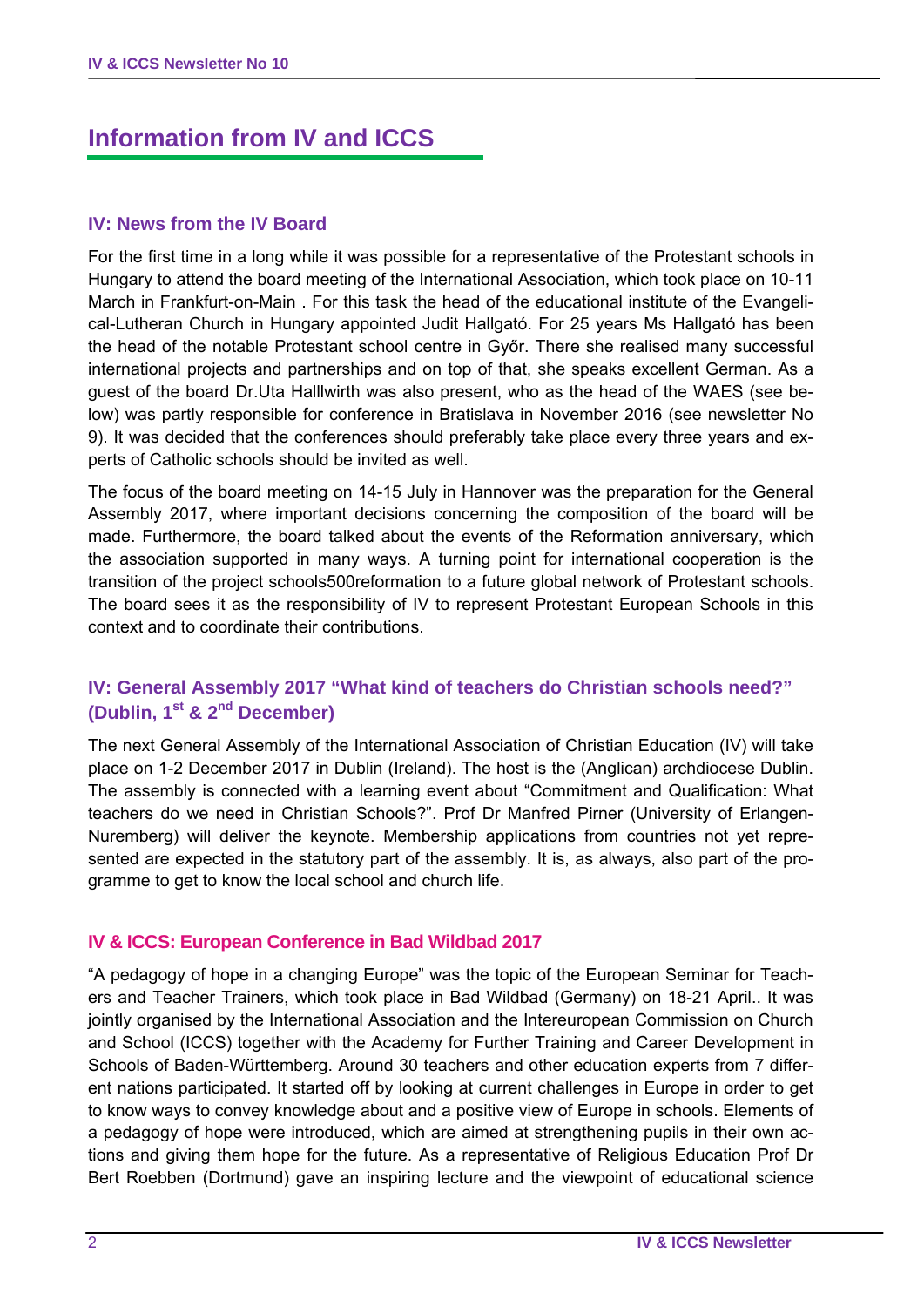was represented by Prof Dr Dirk Oesselmann (Freiburg). The organisation of the conference was supported by Dr Gerhard Pfeiffer, Dr Peter Schreiner and Janika Olschewski.

# **Reformation Summer 2017**

## **World Reformation Exhibition "Gates of Freedom", Wittenberg**

The anniversary of the Reformation 500 years ago brings many events and projects for people interested in Protestant education and especially Protestant schools. As part of the World Reformation Exhibition "Gates of Freedom", which can be visited from 20 May to 10 September in Wittenberg, the pavilion "Talent's Tent" offers pupils and teachers of Protestant schools a place to meet and a platform for presentations. IV secretary Dr Gerhard Pfeiffer and Janika Olschewski (Comenius Institute) came for the Europe themed week from 31 May to 5 June to inform about the diversity of Protestant school and education activities in European countries.

#### **International Schools Camp and Global Schools500Reformation Day**

From 22-27 June pupils together with teachers from all continents met, talked and celebrated together in a youth camp. Hundreds of them came from overseas, first to Protestant schools in Germany, to then travel together with their German peers to Wittenberg for games, competitions, discussions and talks. The highlight of the week was the Global Day on 23 June. The day was packed with a varied programme containing lots of music; balloons with the thoughts of young people on the motto "Let's shape the future together" were flying in the sky of Wittenberg and everybody walked together through the town centre to the All Saints' Church, where a moving multilingual service was held. The sermon was given by the Chairman of the Council of the EKD, Bishop Dr Heinrich Bedford-Strohm and the Revd Samuel Mutabazi from Rwanda. Pupils stated new theses from a Protestant perspective on how to shape the future of school, church and society.

#### **Global Pedagogical Network (GPEN) – Joining in Reformation**

With the highlight of the global Schools500Reformation Day the internet-based project "500 Protestant Schools worldwide celebrate 500 Years of Reformation" came to an end. The website www.schools500reformation.net will remain active and can still be used. Nonetheless, those responsible for the project were thinking about a new structure for the time after the Reformation anniversary and the idea of a worldwide network entitled "Global Pedagogical Network (GPEN) – Joining in Reformation" was born. This new network was launched at the Global Schools500Reformation Day on 23 June. The education department of the EKD have plans regarding the specifics of the network, which will be further worked on and implemented at an international conference in Rwanda in November 2017.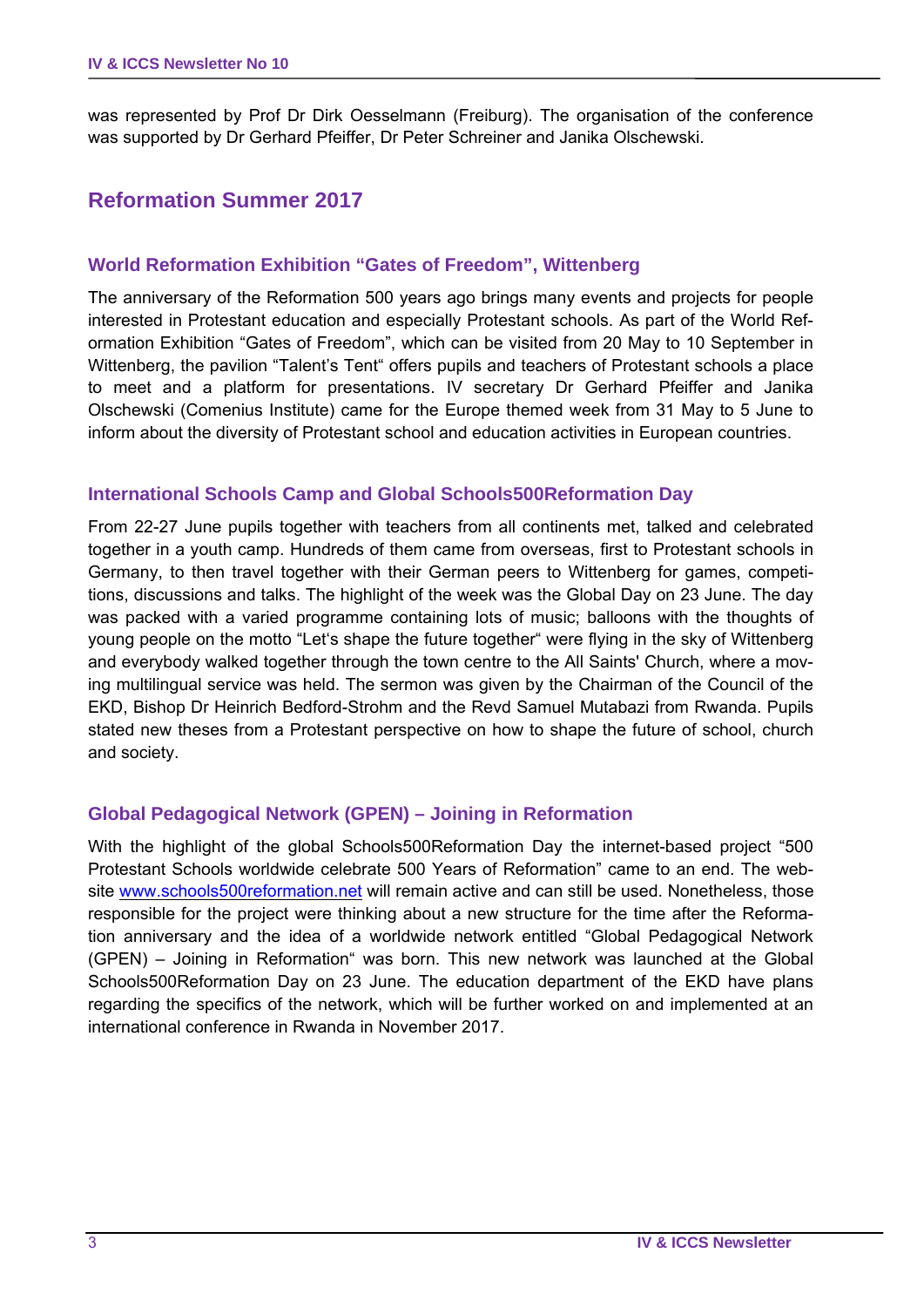# **CoGREE and Member Organisations**



## **Meeting of the CoGREE Steering Group January / October**

The steering group of CoGREE met in Münster in January 2017. One topic was the contacts to the Conference of European Churches. The exchange with the general secretary, the Revd Heikki Huttunen, in the context of the Klingenthal colloquy as well as impulses from the open letter "What Future for Europe?" were much appreciated. A more intense exchange with the European Committee for Catholic Education (CEEC) is also being pursued. The next meeting of the steering group will take place in Soesterberg/NL near Amersfoort on 13-14 October. The concept for a newly designed website will be the main topic.

#### **EFTRE: Board Meeting in Athens**

On 31 March 2017 the Board of the European Forum for RE teachers (EFTRE) met in Athens. Eleven European countries were represented at the table of the Inter-orthodox Centre and projects were planned together. The focus was on the upcoming conference 2019 in Dublin. The preliminary working title was chosen as "Religious Education. REconciling REalities". Thematically the conference will revolve around current challenges in our (European) societies and new challenges of Religious Education. Furthermore, references to the history of Ireland will be made, which is a role model for reconciling different (religious) groups. Janika Olschewski and Lesley Prior participated at the meeting and can be contacted for further information. Updates can also always be found on www.eftre.net.

#### **EFTRE: Seminar at University Athens**

The day before the EFTRE board meeting a seminar with board members of EFTRE and RE teachers as well as RE university students took place at the National and Kapodistrias-University Athens. Contributions from Lesley Prior (Roehampton University, London), Risto Aikonen (University of Eastern Finland, Joensuu), Olga Schihalejev (University of Tartu) and Sandra Cullen (Dublin City University) encouraged discussions about what good RE should look like. The participants could find commonalities as well as differences between various European countries. This made it possible that horizons were broadened and that everybody could learn from each other.

#### **WAES: OKR Dr Uta Hallwirth's Farewell**

The Department for Research and Development of Protestant Schools (WAES) has existed at the Comenius Institute since 2003 as a joint project of the EKD and Barbara-Schadebergfoundation. The office has since then – according to its mission – supported Protestant schools in Germany intensely in the context of research and practice though cooperation initiatives and its own projects. The head of the Department has been since its founding OKR Dr. Uta Hallwirth. After 14 years in this position Uta Hallwirth was given a festive farewell at the church offices of the EKD, with best wishes for her well deserved retirement. A lecture was given by Prof Dr Martin Schreiner, University of Hildesheim. The head of the education department, Dr Birgit Sendler-Koschel, and the director of the Comenius Institute, Dr. Peter Schreiner took the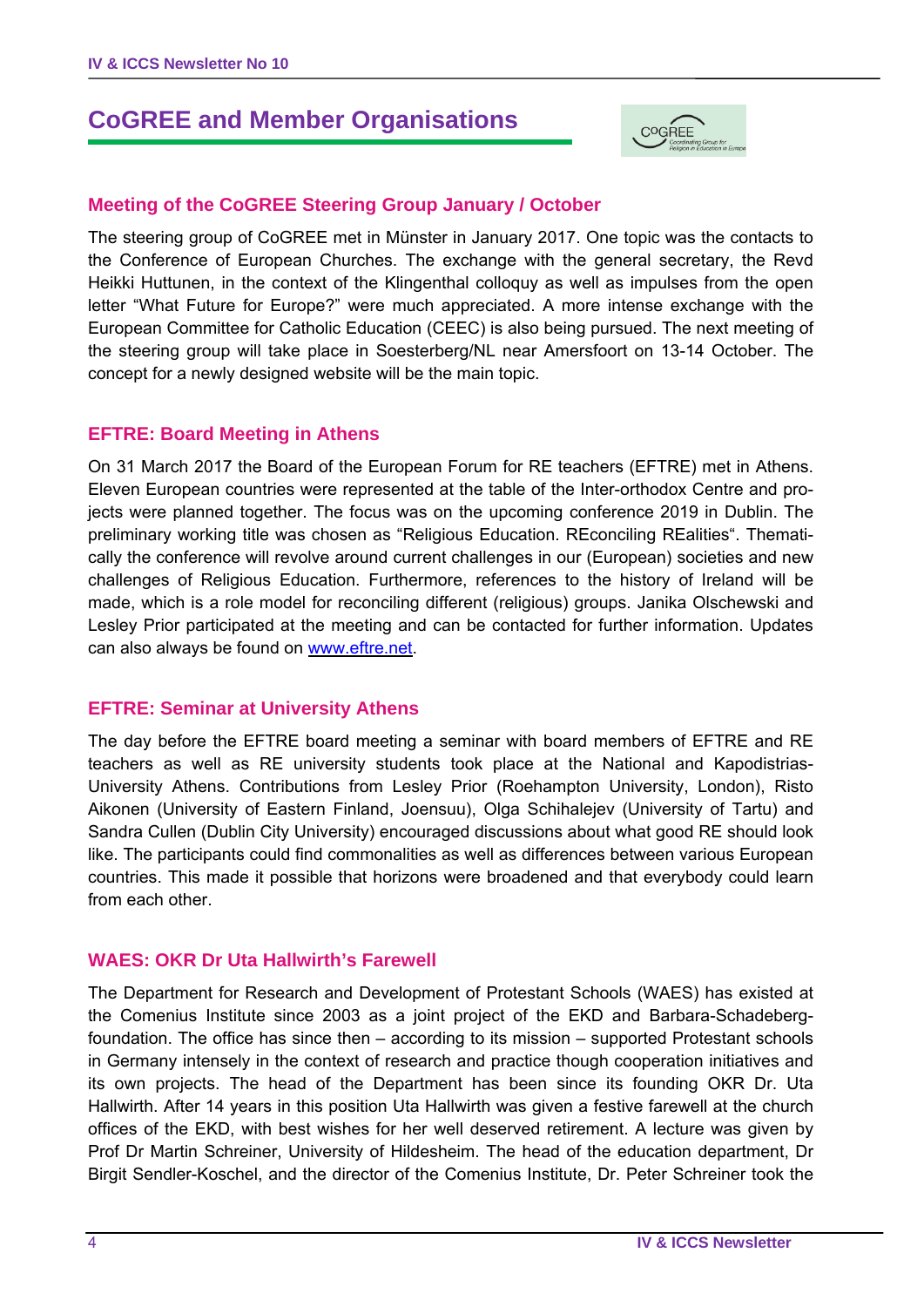opportunity to express their thanks and appreciation for her accomplishments. It is planned to fill the position in autumn.

## **AGES: General Assembly and Learning Event**

The Association of Protestant School Confederations (AGES) includes school alliances from north and south-west Germany as well as the Protestant school foundation of Bavaria, which all together represent 165 schools (mainly focused on general education). Besides that, there are expert groups: the "economic conference" and the Protestant boarding schools in Germany (EID). The most recent General Assembly, in which IV has a seat and vote, took place in the Wilhelm-Löhe school in Nuremberg on 6 April 2017. It was followed by a learning event regarding staff recruitment for Protestant schools. Thereby it became clear that private schools are coming more and more under pressure through having to compete with the state school system because in comparison with them, the church barely offers anymore the safety of civil service positions to teachers.

## **AEED: Ecumenical Cooperation Gains importance**

As in former years the Association of Protestant Teachers and Educators (AEED), which is the umbrella organisation of all German Protestant RE teacher associations, linked its representative assembly with an ecumenical seminar about RE in Germany. It was organised together with its Catholic equivalent, the German Catechist Association (DKV) and took place on 5-7 May 2017. The representatives of both associations could experience in the conference centre "Augustinerkloster" in Erfurt inspiring inputs as well as stimulating discussions regarding the question of God in RE and regarding the didactics of confessional-cooperative learning processes. For both sides, there is no question that the cooperation of the confessions in RE is a necessity, which also offers new opportunities. Dr Gerhard Pfeiffer and Dr Peter Schreiner participated at the event.

#### **Summer Academy in Hungary**

The educational institute of the Evangelical-Lutheran Church in Hungary held a summer academy for teachers of Protestant schools in the south-east Hungarian city Mezőberény on 3-5 July 2017. Dr Gerhard Pfeiffer, IV secretary, was invited to participate. Topics of the lectures were, for example, a changed understanding of education and new learning methods in a digital era, recognising burnout and intervention methods, as well as the expectations the Church has of teachers at Protestant schools. The workshops dealt with issues regarding the cooperation between the school and parents, primary school education for the local German-speaking minority and with the newly established obligatory social service in the last years of upper secondary school. The IV secretary campaigned for deepened cooperation on a European level as well as recognising the global dimension of Protestant education.

#### **Current Developments in the READY Project**

The first half of the project time was taken mainly by planning and developing, but now the results are increasingly shared with the public. For example on 13 June the first national multiplier event took place in London. It will be followed by a German one on 6 October in Tübingen. Dr Peter Schreiner will hold a lecture on the topic, "Religious education between 'neutrality' and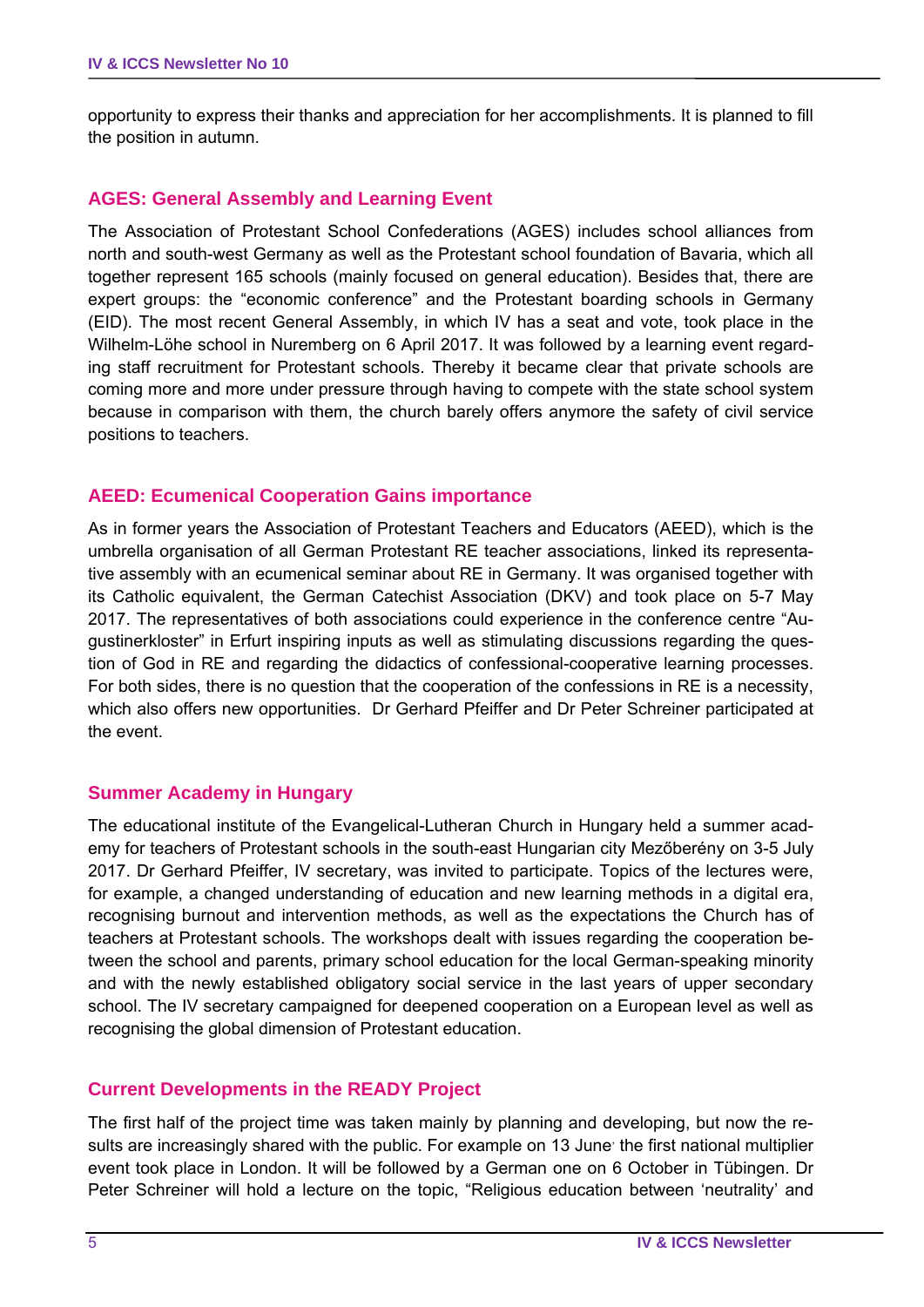'confessional RE'. The READY project in the context of European development". Afterwards there is the chance for further discussions about the results of the project in smaller groups. It is still possible to register for the event.

To register, please visit: https://lobw.kultus-bw.de/Events/Veranstaltung/8174. Janika Olschewski olschewski@comenius.de and Dr Peter Schreiner schreiner@comenius.de can be contacted with further questions.

# **CEC and CPCE**



## **CEC: Consultation Process: What future for Europe?**

The consultation process, which was started by CEC in June 2016, was a great success. With an open letter to Churches and partner organisations in Europe, CEC initiated an exchange about a European project, which is in favour of building a community based on common values. In the spirit of the 15-year-old Charta Oecumenica, CEC asks the basic question about common values and their realisation in Europe today. By May 2017, they had received 19 responses from CEC member Churches, national church councils and partner organisations. Some of the manifold aspects that were mentioned concerned the question, to what extent is it the responsibility of Churches to contribute to a value debate that is imposed on by politics? Especially because Europe is more than just the member states of the EU. The thematic contributions are summarised in a report: http://www.ceceurope.org/wp-content/uploads/2016/06/Future-of-Europe summary-and-analyses-of-received-reactions final.pdf and can be found here: http://www.ceceurope.org/open-letter/.

#### **CEC: Thematic Reference Group of Education for Democractic Citizenship**

Due to the loss of the Revd Richard Fischer and Maria Pomazkova in the CEC office in Strasbourg, it has not been active anymore. This situation has hampered the work of the thematic reference group of Education for Democratic Citizenship. This conclusion was drawn at the last meeting in Strasbourg at the end of February. Speaker Hanna Broadbridge in close cooperation with the General Secretariat is preparing a thematic contribution of the working group for the General Assembly of CEC from 31 May to 6 June 2018 in Novi Sad. A further meeting of the group is planned for September 2017 in Brussels.

# **Council of Europe and European Union**



#### **EU: Europe Seminar in Brussels**

From 31 May to 2June the "Europäischen Bund für Bildung und Wissenschaft e.V." (ebb-aede) organised in cooperation with the Karl-Arnold foundation a seminar in Brussels regarding European education policy. Together with representatives of the European parliament, the commission and the Committee of the Regions the participants could discuss current developments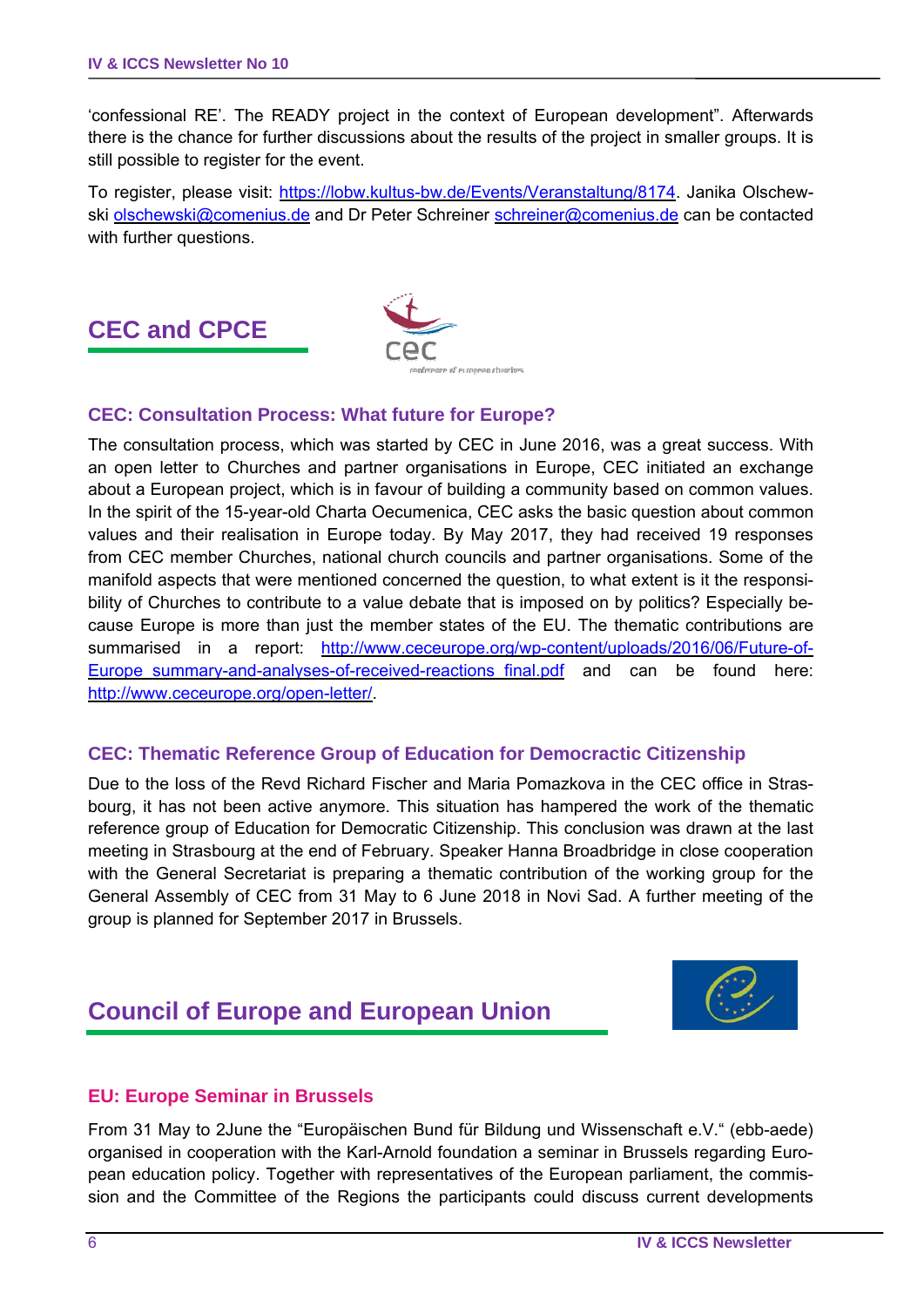such as the Brexit and preventing terrorism. Especially regarding the last point, common values and accepting the human rights convention is crucial. RE can play a key role in getting them across to pupils. Therefore a meeting with COMECE (Commission of the Bishops' Conferences of the European Community) to discuss further these issues was arranged as well. Janika Olschewski (Comenius Institute) participated and can be contacted for further information.

#### **EU: Consultation regarding ERASMUS+**

ERASMUS+ is the EU programme for general and vocational education, youth and sports. Under its umbrella seven different subprogrammes exist with a total budget of €14.7 Million (term of 2014-2020). This means an increase of 40% in comparison to the former term. Around 4 million participants and 125,000 institutions have profited from ERASMUS+ in the last 30 years. The goal of the consultation is to hear the opinions of different stakeholders and of the general public regarding the relevance of the ERASMUS+ aims as well as the effectiveness of the steps taken and the efficiency of the implementation. In addition, views on the coherence and the surplus of the programme were explored. In other words, what the programme is able to achieve better regarding the challenges and possibilities in the field of education, training, youth and sports when compared with the member states by themselves.

#### **EU: Consultation on Shared Values**

The European Commission has launched a consultation on promoting shared values through education, which is open until the middle of August 2017. The outcomes will inform policies that promote social inclusion and the ownership of shared values through education, while also helping to prevent violent extremism.

The consultation is part of the follow-up of the **Paris Declaration** of the education ministers on promoting citizenship and the values of freedom, tolerance and non-discrimination through education (adopted 17 March 2015).

*"Shared values such as mutual respect and freedom of expression are fundamental to the functioning of our democracies. I believe that education can play a stronger role not only in equipping young people with skills but also helping them to become engaged citizens who can live together respecting their differences and being able to distinguish facts from propaganda."* 

Tibor Navracsics, Commissioner for Education, Culture, Youth and Sport.

## **Council of Europe: Learning to Live Together. A shared Commitment to Democracy**

Around 300 representatives of governments, education institutions and civil society organisations debated the future of citizenship and human rights education in Europe at a conference in Strasbourg on 20-22 June 2017. The participants discussed current challenges and opportunities in this area, shared examples of good practices and lessons learned, and proposed recommendations for future action, including specific criteria and mechanisms for evaluation of progress, in particular in the framework of the Council of Europe Charter on Citizenship and **Human Rights Education.** 

The conclusions of the forthcoming [Report on the State of Citizenship and Human Rights Edu](http://www.coe.int/en/web/edc/report-on-the-state-of-citizenship-and-human-rights-in-europe)cation in Europe provided the basis for discussion. More information about the conference is available at:<http://www.coe.int/en/web/edc/conference>